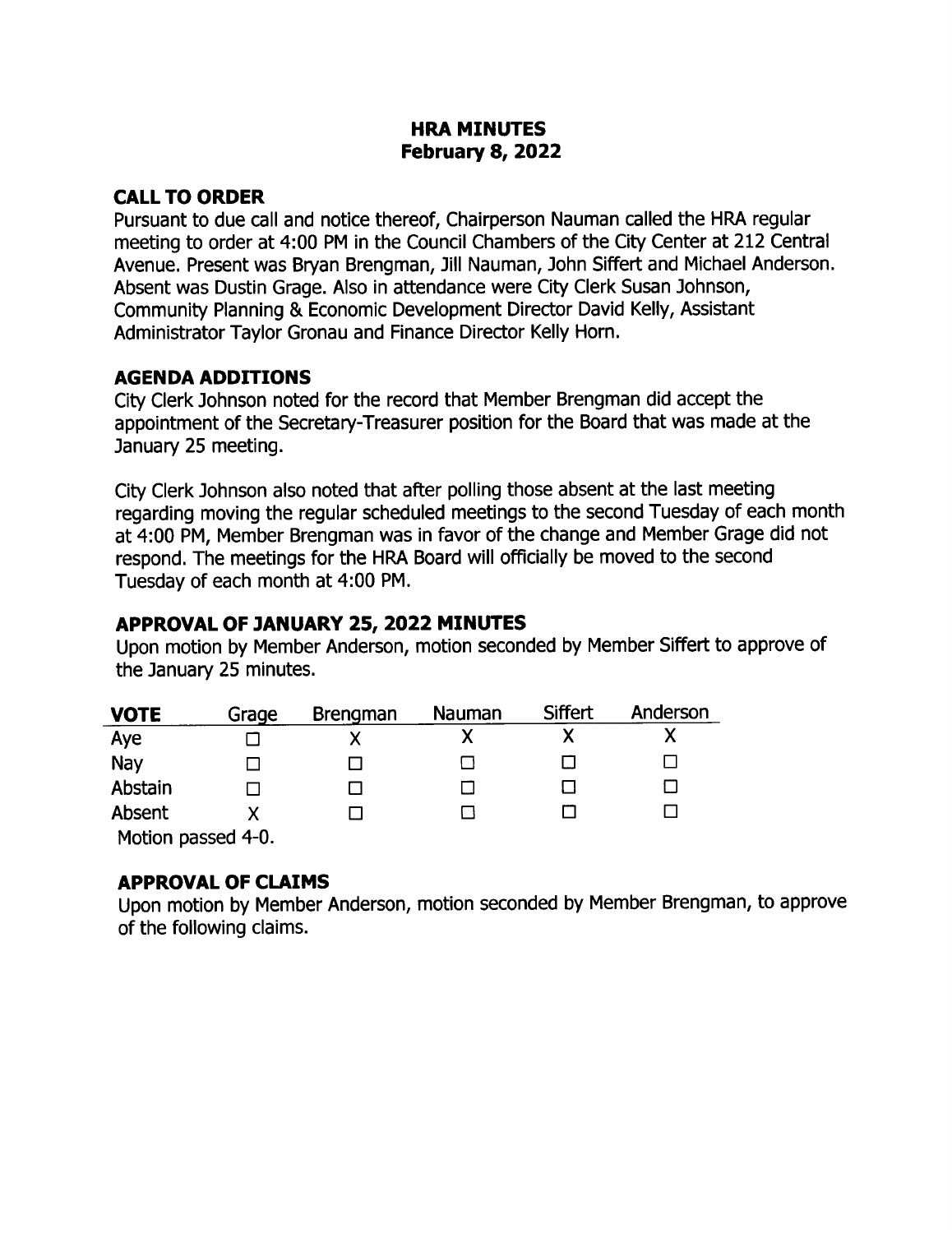### City of Buffalo Buffalo Housing& Redevelopment Authority Approval of Claims 2/8/2022

|                                           |       |                 | Check                                   |                                              |                                    |                                                  |
|-------------------------------------------|-------|-----------------|-----------------------------------------|----------------------------------------------|------------------------------------|--------------------------------------------------|
| Paid to:<br>City of Buffalo<br>Jovanovich |       | IT              | <b>Description</b><br><b>Legal Fees</b> | <b>Date Paid</b><br>01/26/2022<br>01/26/2022 | #<br>3944<br>3945<br><b>TOTAL:</b> | <b>Amount</b><br>\$756.42<br>\$95.00<br>\$851.42 |
| <b>VOTE</b>                               | Grage | <b>Brengman</b> | Nauman                                  | Siffert                                      | Anderson                           |                                                  |
| Aye                                       |       | Χ               | Χ                                       | Χ                                            | Χ                                  |                                                  |
| <b>Nay</b>                                |       |                 | П                                       | H                                            | П                                  |                                                  |
| Abstain                                   |       | П               | □                                       |                                              |                                    |                                                  |
| Absent                                    | Χ     | □               | П                                       |                                              | $\mathsf{I}$                       |                                                  |
| Motion passed 4-0.                        |       |                 |                                         |                                              |                                    |                                                  |

# **OLD BUSINESS-None**

### NEW BUSINESS

### Downtown Façade Improvement Program Application - Forget Me Not Café, 22 Division Street

Community Planning & Economic Development Director David Kelly reviewed the HRA Board's approval in December for a downtown improvement program. A grant application has been received from Brian Alexander, owner of Forget Me Not Cafe located at 22 Division Street, in the amount of \$7, 500 for the replacement of windows. Two quotes have been received for the work to be done. SMA Exteriors and Restoration quoted \$20,169.25 and Alexander Exteriors quoted \$17,712.58.

If the application is approved by HRA, the applicant would complete the improvements and provide receipts for reimbursement up to \$7,500.

Applicant Brian Alexander reviewed the status of the windows and pictures were shown to the Board.

Member Anderson asked staff if the application met the requirements and if there were concerns with the applicant being self-contracting.

Community Planning & Economic Development Director David Kelly said that application does meet the requirements. He said staff doesn't have any issues with the selfcontracting as a second quote was received by the applicant and is in a fair value range.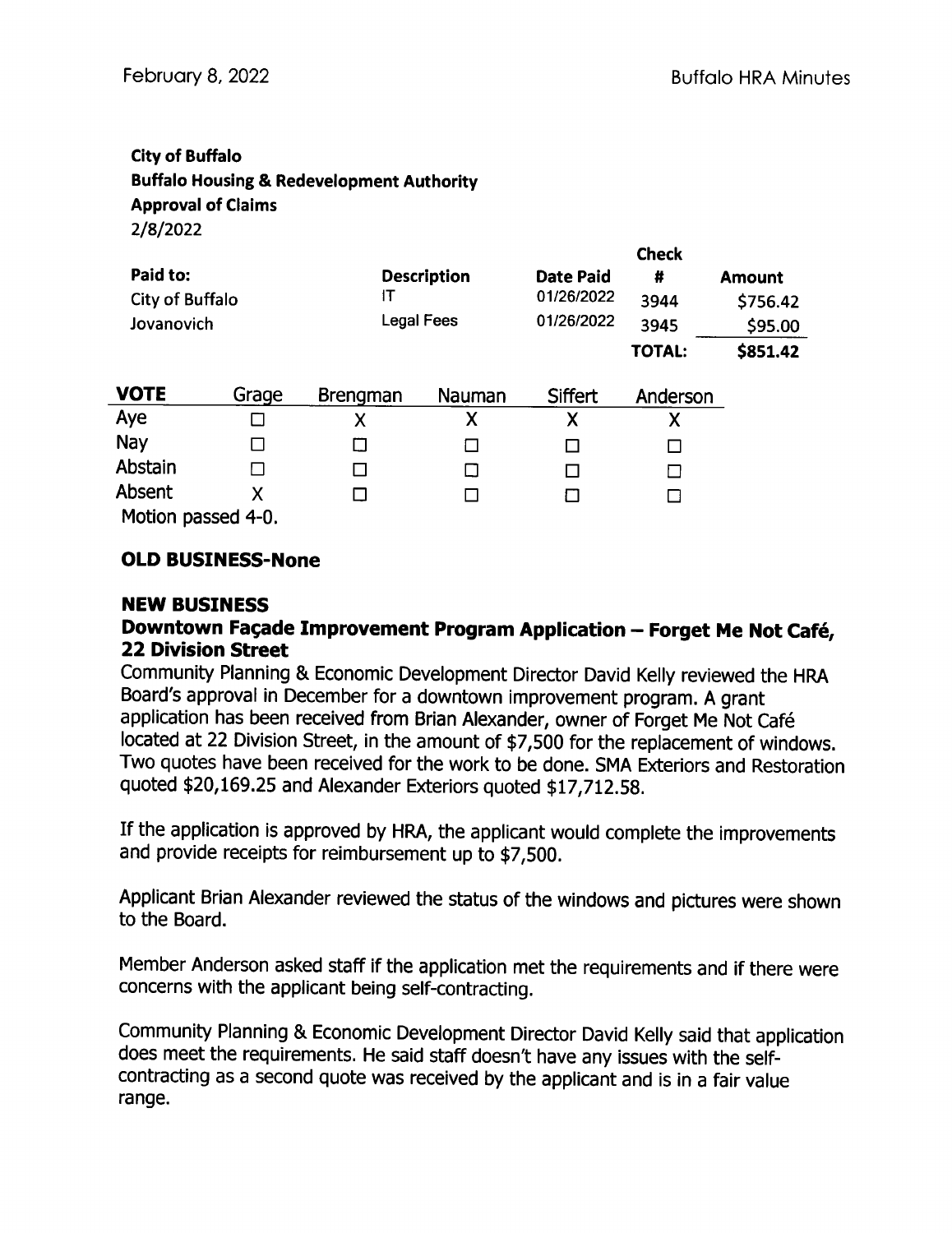Alexander said that he did request a quote from NMC Exteriors. They did come out to look at the job, but never submitted a quote.

Alexander said because he has direct connection with the manufacturer this helps the bidding numbers. He stated he can control the quality of the install by using his own people.

Upon motion by Member Siffert, motion seconded by Member Brengman to approve of the grant applicant the amount of \$7, 500 to Brian Alexander as owner of the Forget Me Not Café for window replacement.

| <b>VOTE</b>        | Grage | <b>Brengman</b> | Nauman | Siffert | Anderson |
|--------------------|-------|-----------------|--------|---------|----------|
| Aye                |       |                 |        |         |          |
| Nay                |       |                 |        |         |          |
| Abstain            |       |                 |        |         |          |
| Absent             |       |                 |        |         |          |
| Motion passed 4-0. |       |                 |        |         |          |

Motion passed 4-0.

## STAFF UPDATES

Assistant Administrator Taylor Gronau introduced himself to the HRA Board.

Brian Alexander asked for clarification on the Board's preference on white or black on the window frames. Consensus was that the Board was fine with the white on the back of the building to match the two already replaced windows, and black on the rest of the building.

Community Planning & Economic Development Director David Kelly reported that he, Assistant Administrator Gronau, Council Members Enter and Wakefield will be participating in the Government Center Task Force regarding the future of the downtown location. The task force will be led by WSB Consulting Firm.

Community Planning & Economic Development Director David Kelly reviewed that last night the Council gave approval for the Small Cities Development Program to move forward with application to DEED. This program has requirements for target areas and income levels. Commercial loans will be available for up to \$30, 000 and residential loans for up to \$24,000 for those that meet application qualifications. Deadline for the funds to be applied for is April 2024 and funds must be used by September 2024.